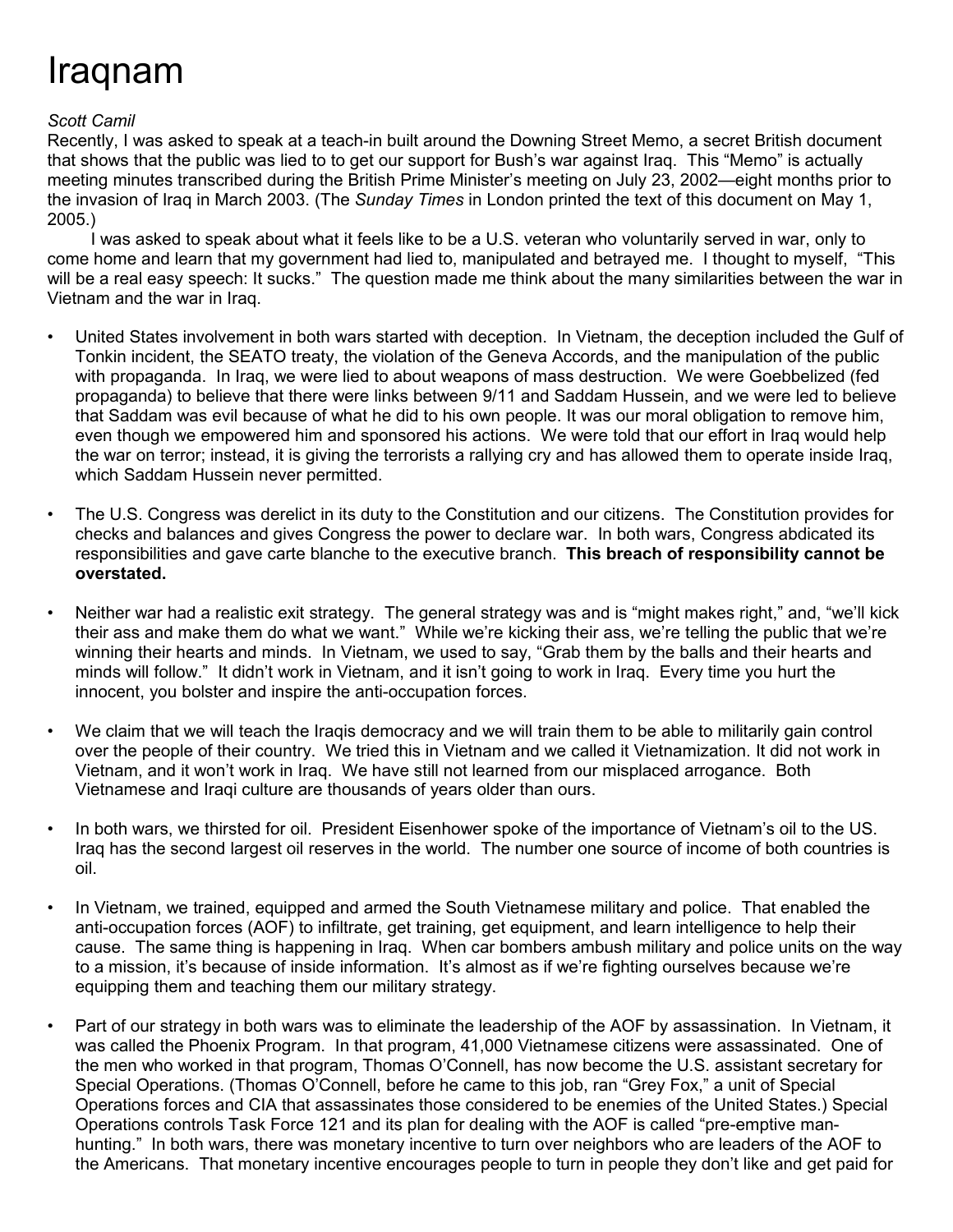- In both wars, the United States carried the overwhelming economic and material of the burden of the war. They were international efforts in name only.
- Both wars saw a large drop in the international standing of the United States, which hurts our national security as well as our image.
- In both wars, the United States far outmatched the enemy in arms and technology and American troops didn't have to worry about enemy aircraft.
- In both wars, the United States attacked countries that were not a threat to the United States. Neither country had the power nor the ability to strike the United States.
- In both wars, the borders were not secure.
- In both wars, the United States made secret illegal incursions into neighboring countries.
- Both wars saw the use of mercenary forces by the United States. In Vietnam, they were Laotian mercenaries. In Iraq, there are mercenaries from Latin America and corporate mercenaries. One of the ways that the United States has played with the numbers to make Iraq look like a smaller commitment than Vietnam is by changing who handles the infrastructure of the war. In Vietnam, the military handled it. In Iraq, private corporations handle it, thereby concealing the actual size of our military presence there.
- Because of poor planning, in both wars, the U.S. government had to turn to coercion to supply the manpower needed for the commitment. In Vietnam, it was the draft; and in Iraq, it is the backdoor draft known as 'stop loss.' Under stop loss, once you've served all the time in the military you've signed up for, you can be kept in the military for up to six months after the war has ended.

During the Civil War in the U.S., combat units were organized by cities and towns, so when a unit from a certain place would take heavy casualties, it impacted that place in a much more detrimental way than had those soldiers been split up from around the country. We changed the way we organized combat units so this wouldn't happen anymore. Because Bush has bitten off more than the regular army can chew, this war has to be fought with a large percentage of reservists and National Guard, so again, as these units take casualties, certain towns and cities are taking a disproportionate share of the losses.

- Neither war was fought to hold land. You clear an area, you lose some men, you go somewhere else, only to come back and lose more men clearing that same area again. This creates a morale problem for the soldier.
- In Vietnam, the majority of casualties were from mines and booby traps. In Iraq, they're from improvised explosive devices, commonly known as IEDs. An IED is a mine.
- In both wars, there was and is an increase in soldiers going AWOL (absent without leave).
- Psychologically speaking, it was the trauma of the war of occupation in Vietnam that led to the realization that soldiers in combat will have psychological scars that may last a lifetime. Now we hear that 30% of the troops coming home from Iraq have symptoms of Post-Traumatic Stress Disorder.
- In both wars, there was and is a lack of concern for the safety of the troops. In Vietnam, we were given M16 rifles that didn't work. In Iraq, our soldiers don't have adequate body armor or armored vehicles.
- In both wars, there was lack of concern for the long-term health of the troops. In Vietnam, the use of Agent Orange still affects veterans and their families forty years later. In Iraq, the use of depleted uranium ammunition will have the same negative long-term effects on our troops and their families.
- In both wars, there was and is abuse of the citizens of the occupied countries by U.S. forces. There is much evidence of abuse of prisoners. In Vietnam, there were cases like My Lai and the testimony of U.S. servicemen at the Winter Soldier Investigation that show the type of abuse that went on. In Iraq, abuse of prisoners in Abu Ghraib Prison is so bad that our government is fighting to keep from the world the

it.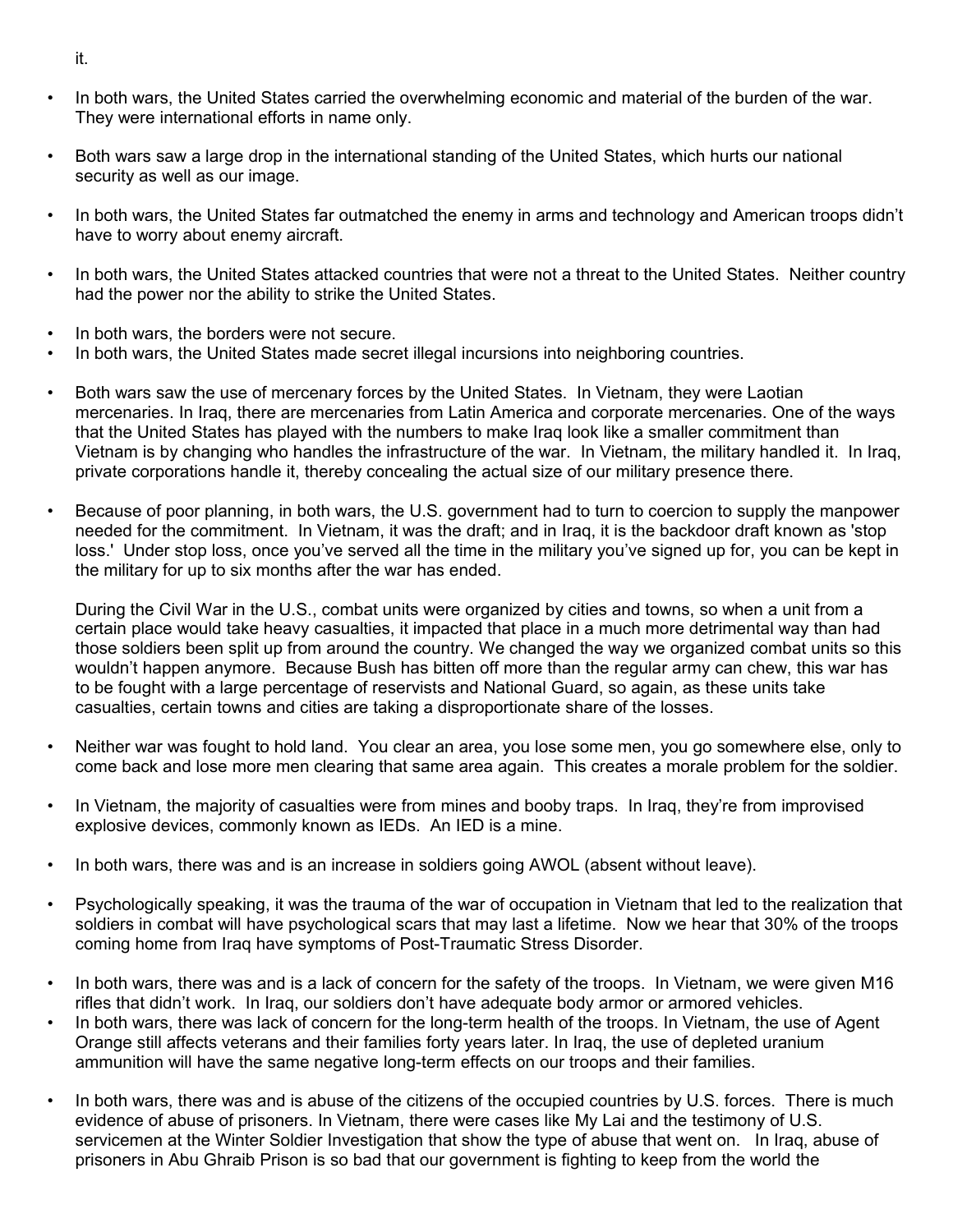photographs and films of these abuses, including rape of children. In Vietnam, body count as a measure of success led to many civilian deaths. Because of the stigma the body count created, in the Iraq war, they've decided not to keep track of the people they kill. This lack of accountability results in countless deaths of civilians.

- Major Colin Powell was assigned to investigate what happened at My Lai. Being a team player, he whitewashed the investigation. A year later, an investigative journalist named Ron Ridenhour sent numerous letters to the White House, the Pentagon and Congress, asking them to do something about the massacre at My Lai. Congressman Morris Udall started another investigation, which resulted in the conviction of Lt. William Calley. This conviction whitewashed the responsibility of U.S. government policy in the massacre. Years later, Major Colin Powell became U.S. Secretary of State and, as a team player, he sold the Bush lies about WMD in Iraq to the United Nations.
- In both wars, the government has scapegoated lower ranking members of the military, placing all of the blame for criminal acts on them while denying any responsibility by leadership or policy. This is directly counter to the rules established at the Nuremberg Trials where the U.S. presided over prosecution of war criminals.
- In both wars, the mainstream news media, having initially bought the government's deceptions, eventually followed public opinion and turned against the war.
- Journalists have died covering both wars. According to Reporters Without Borders, more journalists have been killed in two and a half years in Iraq (66) than were killed in 20 years of covering Vietnam (63). At least 20 of the journalists killed in Iraq have been killed by American troops.
- In both wars, the U.S. lauded big democratic voter turnout in the elections of their puppet governments. It didn't make a difference in Vietnam, and in Iraq, because everyone who was on government handout had to show a purple thumb to get their water and food rations, we don't really know how much of that turnout was for anything besides food and water.

When I think about occupation, I think about how would I feel if the United States were occupied. Let's say, for the sake of argument, that another nation decides that we need regime change in the United States. They present their justifications to the world before they unilaterally and preemptively attack us. Their reasons are as follows:

- The people of the United States do not have real democracy. They have voting systems without paper accountability. Their leaders are responsive only to the corporations and the wealthy.
- The United States is the only western nation that executes its own prisoners. It imprisons more of its people per capita that any other western nation.
- It refuses to abide by international law and ignores the World Court.
- It uses a much higher percentage of the world's resources than its share in terms of population.
- It's not willing to acknowledge the huge negative impact it has on the environment, putting the whole world at risk from things such as global warming and the use of depleted uranium in ammunition.

There are many things I could add to this list, but I think you get my point. I agree that all of the above is true and I agree that we need regime change, but I would never accept that change—as important as it might be to the world—if it came from the barrels of the guns of foreign troops occupying my country. Occupation only gives you control—and limited control at that—while you occupy. The occupier becomes a prisoner of his own policy. There's no way to get out and save face. We have to have the integrity to admit our mistakes in Iraq and try to correct them. The longer we draw it out, the worse it will be for us.

It is very clear that the majority of the people of Iraq were much better off under Hussein than they are under Bush. Under Hussein, they had reliable electricity, running water and telephone service, their children could walk to school without fear, their wives could go shopping without fear, their fathers could take public transportation to work, their daily routines were safe. Those politically opposed to Saddam, members of Al-Qaeda, or a religious fundamentalists had problems. Under Bush, the regular people, the overwhelming majority of people, do not have the services or the safety they had before we invaded.